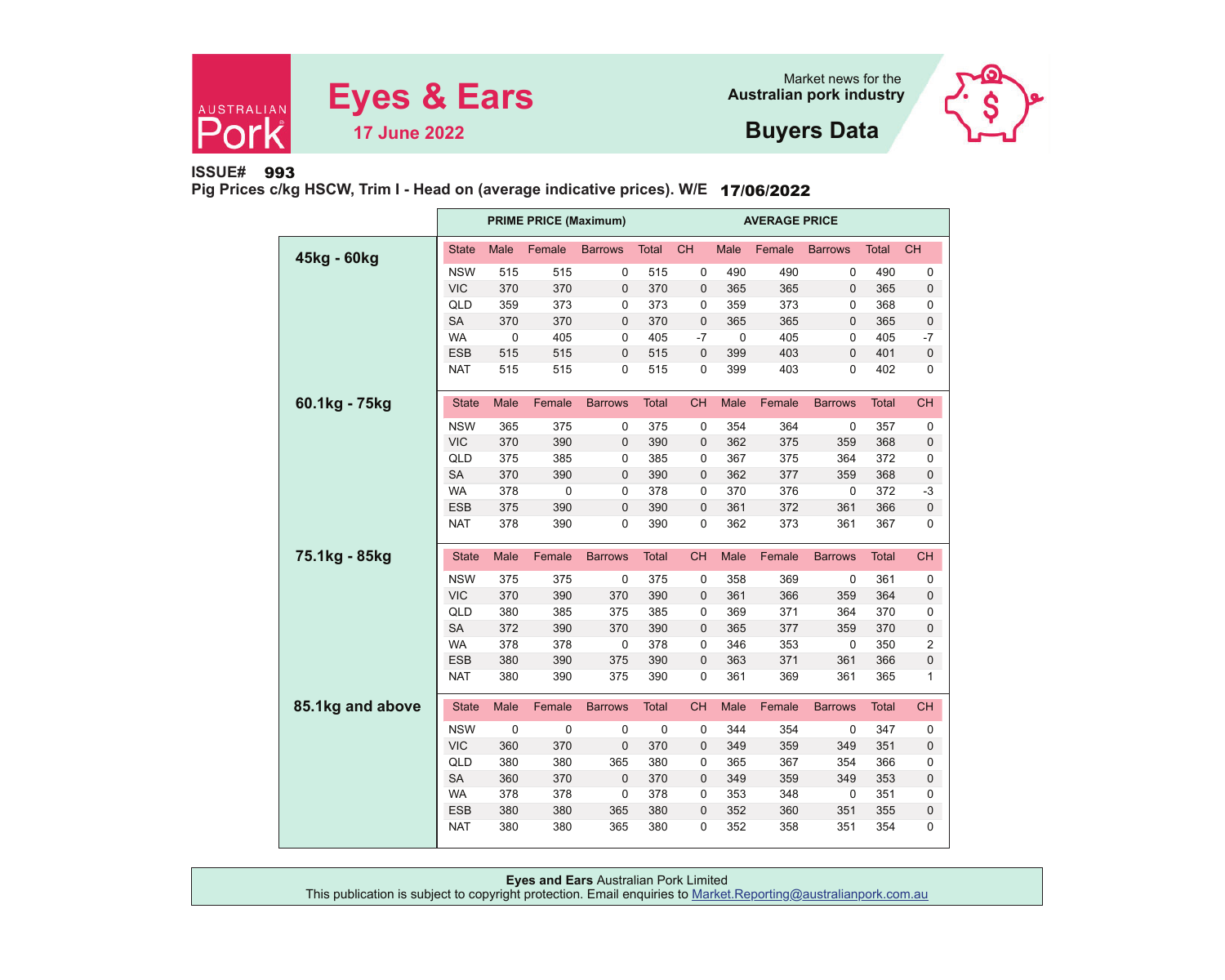



**Sellers Data**

## **ISSUE#**993

**Pig Prices c/kg HSCW, Trim I - Head on (average indicative prices). W/E** 17/06/2022

|                  |              |             | <b>PRIME PRICE (Maximum)</b> |                |              | <b>AVERAGE PRICE</b> |             |             |                |              |                |  |
|------------------|--------------|-------------|------------------------------|----------------|--------------|----------------------|-------------|-------------|----------------|--------------|----------------|--|
| 45kg - 60kg      | <b>State</b> | Male        | Female                       | <b>Barrows</b> | <b>Total</b> | <b>CH</b>            | Male        | Female      | <b>Barrows</b> | <b>Total</b> | <b>CH</b>      |  |
|                  | <b>NSW</b>   | 0           | 376                          | 0              | 376          | 0                    | 0           | 371         | 0              | 371          | 0              |  |
|                  | <b>VIC</b>   | $\mathbf 0$ | 0                            | 0              | $\mathbf 0$  | $\mathbf 0$          | $\mathbf 0$ | $\mathbf 0$ | $\mathbf 0$    | $\mathbf 0$  | 0              |  |
|                  | QLD          | 433         | 500                          | 0              | 500          | 0                    | 433         | 457         | 0              | 450          | 0              |  |
|                  | <b>SA</b>    | $\pmb{0}$   | 370                          | 0              | 370          | $\mathbf 0$          | 365         | 365         | 0              | 365          | $0$ .          |  |
|                  | <b>WA</b>    | 0           | 405                          | 0              | 405          | $-7$                 | $\mathbf 0$ | 405         | 0              | 405          | $-7$           |  |
|                  | ESB          | 430         | 500                          | 0              | 500          | $\mathbf 0$          | 400         | 399         | 0              | 396          | 0 <sup>1</sup> |  |
|                  | <b>NAT</b>   | 430         | 500                          | 0              | 500          | 0                    | 400         | 399         | 0              | 398          | $0$ !          |  |
| 60.1kg - 75kg    | <b>State</b> | Male        | Female                       | <b>Barrows</b> | <b>Total</b> | <b>CH</b>            | Male        | Female      | <b>Barrows</b> | <b>Total</b> | <b>CH</b>      |  |
|                  | <b>NSW</b>   | 0           | 0                            | 0              | 0            | 0                    | 0           | 0           | 0              | 0            | 0              |  |
|                  | <b>VIC</b>   | $\mathbf 0$ | $\mathbf 0$                  | 0              | $\mathbf 0$  | $\mathbf 0$          | $\mathbf 0$ | $\mathbf 0$ | $\mathbf 0$    | $\mathbf 0$  | 0              |  |
|                  | QLD          | 375         | 463                          | 380            | 463          | 0                    | 370         | 376         | 375            | 376          | 0              |  |
|                  | <b>SA</b>    | 370         | 406                          | 406            | 406          | $\mathbf 0$          | 365         | 397         | 406            | 392          | 0              |  |
|                  | <b>WA</b>    | 378         | $\pmb{0}$                    | 0              | 378          | 0                    | 370         | 376         | $\pmb{0}$      | 372          | $-3$           |  |
|                  | ESB          | 375         | 463                          | 406            | 463          | $\mathbf 0$          | 368         | 386         | 390            | 384          | 0 <sup>1</sup> |  |
|                  | <b>NAT</b>   | 378         | 463                          | 406            | 463          | 0                    | 368         | 384         | 390            | 381          | -1 !           |  |
| 75.1kg - 85kg    | <b>State</b> | Male        | Female                       | <b>Barrows</b> | <b>Total</b> | <b>CH</b>            | Male        | Female      | <b>Barrows</b> | <b>Total</b> | <b>CH</b>      |  |
|                  | <b>NSW</b>   | 400         | 410                          | 370            | 410          | 0                    | 373         | 392         | 359            | 381          | 2              |  |
|                  | <b>VIC</b>   | 380         | 400                          | 380            | 400          | 10                   | 379         | 396         | 370            | 386          | 14             |  |
|                  | QLD          | 387         | 399                          | 380            | 399          | $-1$                 | 385         | 391         | 366            | 382          | 0              |  |
|                  | <b>SA</b>    | 404         | 405                          | 404            | 405          | $\mathbf 0$          | 396         | 400         | 402            | 399          | 0              |  |
|                  | <b>WA</b>    | 378         | 378                          | $\mathbf 0$    | 378          | 0                    | 346         | 353         | $\mathbf 0$    | 350          | 2              |  |
|                  | ESB          | 404         | 410                          | 404            | 410          | 0                    | 383         | 394         | 374            | 387          | 3 <sup>1</sup> |  |
|                  | <b>NAT</b>   | 404         | 410                          | 404            | 410          | 0                    | 379         | 390         | 374            | 383          | 3 !            |  |
| 85.1kg and above | <b>State</b> | Male        | Female                       | <b>Barrows</b> | <b>Total</b> | <b>CH</b>            | Male        | Female      | <b>Barrows</b> | <b>Total</b> | <b>CH</b>      |  |
|                  | <b>NSW</b>   | 370         | 370                          | 0              | 370          | 0                    | 364         | 367         | 0              | 366          | 0              |  |
|                  | <b>VIC</b>   | 370         | 390                          | 380            | 390          | $\mathbf 0$          | 326         | 357         | 370            | 354          | 0              |  |
|                  | QLD          | 385         | 365                          | 0              | 385          | 0                    | 367         | 365         | 0              | 366          | 0              |  |
|                  | <b>SA</b>    | 394         | 395                          | 0              | 395          | $\mathbf 0$          | 392         | 393         | 0              | 392          | 0 <sub>1</sub> |  |
|                  | <b>WA</b>    | 378         | 378                          | 0              | 378          | 0                    | 353         | 348         | 0              | 351          | 0              |  |
|                  | <b>ESB</b>   | 394         | 395                          | 380            | 395          | $\mathbf 0$          | 366         | 372         | 370            | 371          | 0 <sup>1</sup> |  |
|                  | <b>NAT</b>   | 394         | 395                          | 380            | 395          | 0                    | 364         | 369         | 370            | 369          | 0 <sup>1</sup> |  |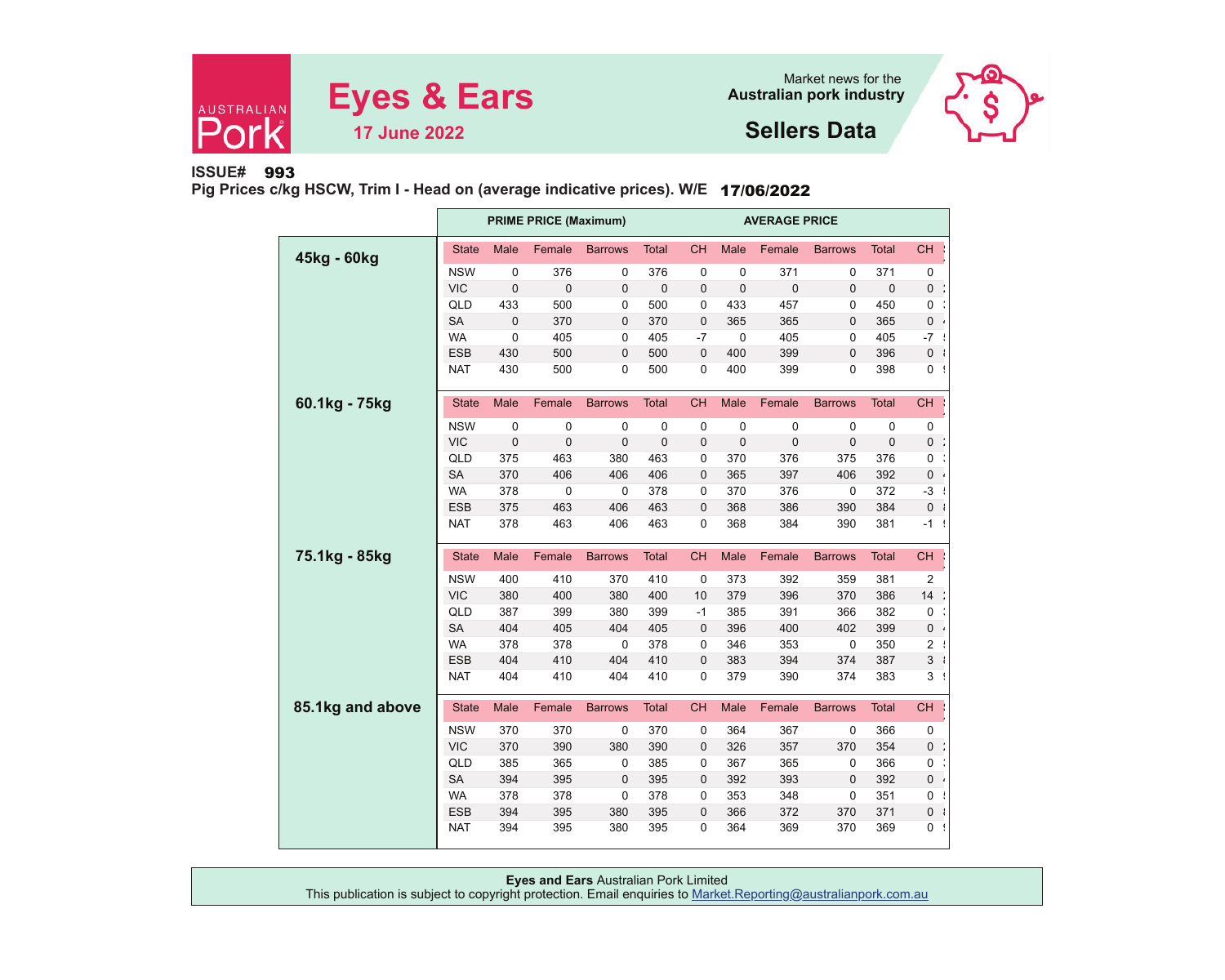



**ISSUE#** 993

**Pig Prices c/Kg HSCW, Trim I - Head on (average indicative prices). W/E** 17/06/2022

|              | <b>PRIME PRICE</b> | <b>Backfatter Sows (Buyers)</b><br>Maximum |              | <b>AVERAGE PRICE</b><br>Average |              |              | <b>Backfatter Sows (Sellers)</b><br><b>PRIME PRICE</b><br>Maximum |              | <b>AVERAGE PRICE</b><br>Average |
|--------------|--------------------|--------------------------------------------|--------------|---------------------------------|--------------|--------------|-------------------------------------------------------------------|--------------|---------------------------------|
| <b>State</b> | <b>Total</b>       | CH                                         | <b>Total</b> | <b>CH</b>                       | <b>State</b> | <b>Total</b> | <b>CH</b>                                                         | <b>Total</b> | <b>CH</b>                       |
| <b>NSW</b>   | $\Omega$           | 0                                          | 215          | 0                               | <b>NSW</b>   | $\mathbf 0$  | $\Omega$                                                          | $\Omega$     | $-230$                          |
| <b>VIC</b>   | $\mathbf{0}$       | $\Omega$                                   | 170          | $\mathbf 0$                     | <b>VIC</b>   | $\mathbf{0}$ | $\Omega$                                                          | 250          | 0                               |
| QLD          | $\Omega$           | 0                                          | 285          | 0                               | QLD          | $\mathbf 0$  | $\Omega$                                                          | 290          | $-1$                            |
| <b>SA</b>    | $\Omega$           | $\Omega$                                   | 170          | $\Omega$                        | <b>SA</b>    | $\mathbf{0}$ | $\Omega$                                                          | 270          | $\Omega$                        |
| <b>WA</b>    | $\Omega$           | 0                                          | 213          | 8                               | <b>WA</b>    | $\Omega$     | $\Omega$                                                          | 213          | 8                               |
| <b>ESB</b>   | $\Omega$           | $\Omega$                                   | 216          | $\Omega$                        | <b>ESB</b>   | $\Omega$     | $\Omega$                                                          | 273          | 12                              |
| <b>NAT</b>   | $\mathbf 0$        | 0                                          | 215          | 4                               | <b>NAT</b>   | $\mathbf 0$  | $\Omega$                                                          | 264          | 9                               |

| (Buyers)                                  |     |       |  | <b>Baconer Price Porker Price</b> | No. Sold |    |    |
|-------------------------------------------|-----|-------|--|-----------------------------------|----------|----|----|
| SALEYARD PRICES LW TW CH LW TW CH NLW NTW |     |       |  |                                   |          |    |    |
| Toowoomba(QLD)                            | N/A | N/A 0 |  | 355 347                           | -8       | 41 | 59 |

ESB (Eastern Seaboard) includes QLD, NSW, VIC & SA states only.

LW - Last Week TW - This Week CH - Change from previous week N/A - No data provided

 **Pork Wholesale Prices (ESB c/Kg)** *(Source: APL Market Reporting TW: This Week | LW: Last Week | MAT: Moving Annual Total)*

| 17/06/2022 |                | <b>CARCASS</b>       |        | <b>BROKEN SALES</b>        |                            |                           |                     |                |  |  |  |  |  |
|------------|----------------|----------------------|--------|----------------------------|----------------------------|---------------------------|---------------------|----------------|--|--|--|--|--|
|            | Pork           | <b>Bacon</b>         | Legs   | Legs Ham Trim              | <b>Saddles</b>             | Loin                      | <b>Forequarters</b> | <b>Bellies</b> |  |  |  |  |  |
| <b>TW</b>  | 607            | 568                  | 460    | 573                        | 1000                       | 907                       | 426                 | 1230           |  |  |  |  |  |
| LW         | 603            | 568                  | 460    | 573                        | 1000                       | 907                       | 418                 | 1220           |  |  |  |  |  |
| <b>MAT</b> | 581            | 545                  | 459    | 559                        | 958                        | 840                       | 424                 | 1071           |  |  |  |  |  |
| 17/06/2022 |                |                      |        |                            | <b>CARTON SALES</b>        |                           |                     |                |  |  |  |  |  |
|            | <b>US Ribs</b> | <b>Boneless legs</b> | Fillet | <b>Boneless Middles -1</b> | <b>Boneless Middles -2</b> | <b>Boneless Shoulders</b> | <b>Pork Neck</b>    | Trim - 90CL    |  |  |  |  |  |
| TW         | 1341           | 769                  | 1060   | 1123                       | 1300                       | 682                       | 959                 | 675            |  |  |  |  |  |
| LW         | 1327           | 757                  | 1074   | 1123                       | 1300                       | 672                       | 937                 | 669            |  |  |  |  |  |
| <b>MAT</b> | 1328           | 728                  | 1034   | 1055                       | 1065                       | 646                       | 863                 | 630            |  |  |  |  |  |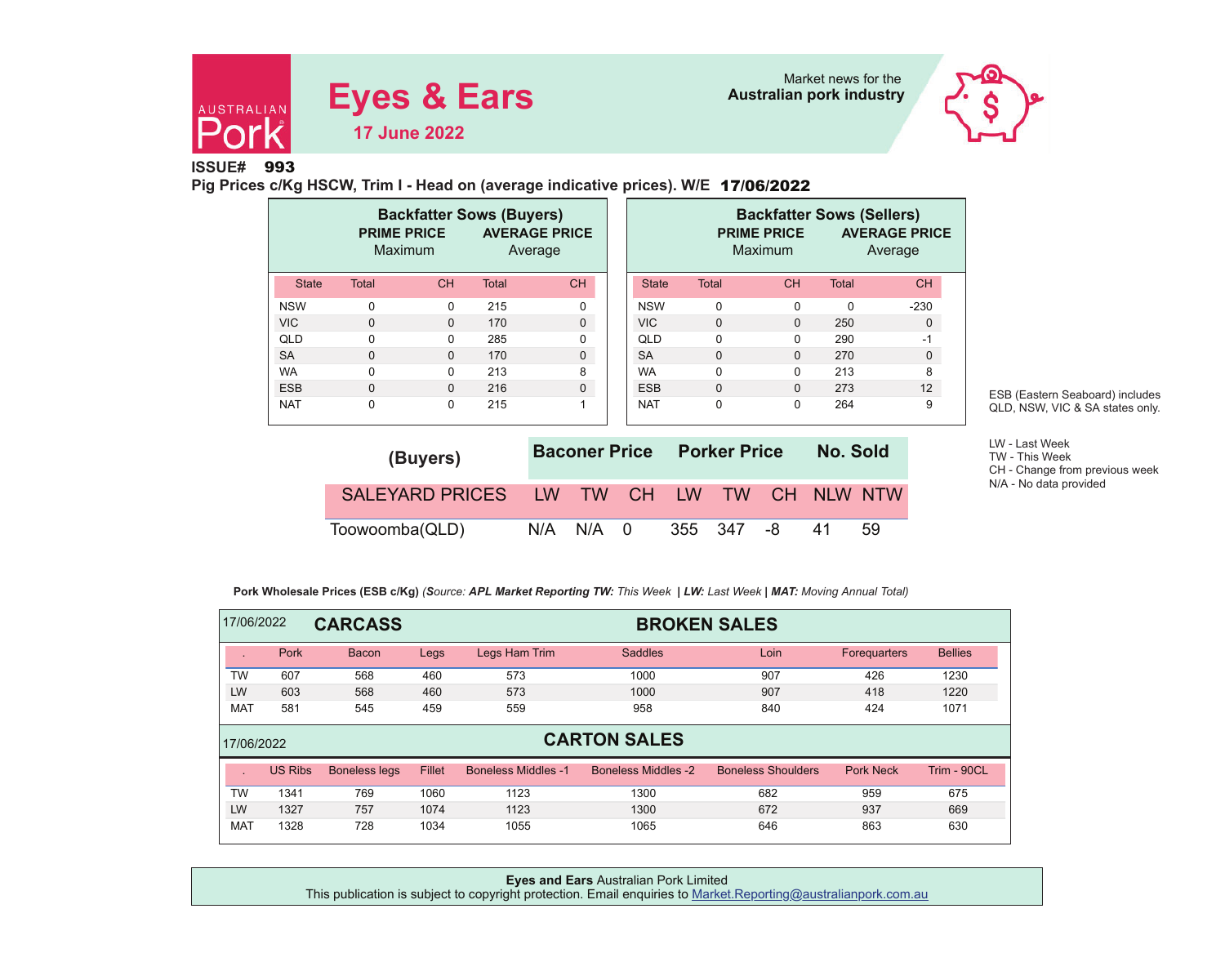### **Weekly Grain Comments**

(Source: Profarmer)

**To the point:** 

- x Qantas and Airbus will invest up to US\$200 million to accelerate the establishment of a sustainable aviation fuel industry in Australia which will likely to provide ongoing support for the Australian oilseeds industry.
- 0 Global wheat markets dropped sharply on Tuesday as discussions regarding - the potential opening of a Black Sea export corridor increased optimism that Ukraine will be able to increase grain exports. Improved US weather forecasts have also pressured wheat prices.

|                            |              |                          |                  |                     | <b>Key Market Indicators</b> |                    |                     |                      |                  |
|----------------------------|--------------|--------------------------|------------------|---------------------|------------------------------|--------------------|---------------------|----------------------|------------------|
| 22/06/22                   |              | <b>CBOT Wheat Jul 22</b> | <b>AUD/USD</b>   |                     | ICE Canola Jul 22            | <b>AUD/CAD</b>     | Matif Canola Aug 22 | <b>AUD/EUR</b>       |                  |
| This week                  | 514<br>\$A/t | 975<br>Usc/bu            | US c             | 69.68 1113<br>\$A/t | \$C/t                        | 1002 90.01<br>CA c | 1088<br>\$A/t       | 720<br>$\epsilon$ /t | 66.14<br>Euro c  |
| <b>Last Week</b><br>Change | 562<br>$-47$ | 1050<br>$-75$            | 68.72<br>$+0.96$ | 1231<br>$-118$      | 1096<br>$-94$                | 89.03<br>$+0.98$   | 1166<br>$-77$       | 769<br>$-49$         | 65.97<br>$+0.17$ |

## **International and National**

Continued drier-than-usual conditions throughout Europe have seen yield outlooks reduced across most agricultural commodities, though wheat, barley, and canola yield forecasts remain generally in line with five-year averages.

Global wheat markets dropped sharply on Tuesday as discussions regarding the potential opening of a Black Sea export corridor increased optimism that Ukraine will be able to increase grain exports. Improved US weather forecasts have also pressured wheat prices.

Ukrainian farmers have finished spring sowing and started the harvest of winter barley approximately two weeks earlier than last year. Yields are significantly lower compared to the first results shown in 2021.

The US House of Representatives have passed a bill that will allow E15 gasoline - fuel that uses a 15 percent ethanol blend - to be sold all year round in an attempt to ease fuel pricing pressures.

Qantas and Airbus will invest up to US\$200 million to accelerate the establishment of a sustainable aviation fuel industry in Australia which will likely to provide ongoing support for the Australian oilseeds industry.

The La Niña weather pattern has officially ended, according to the Bureau of Meteorology (BOM). There is a 50% chance that a La Niña weather pattern will reform in the Spring.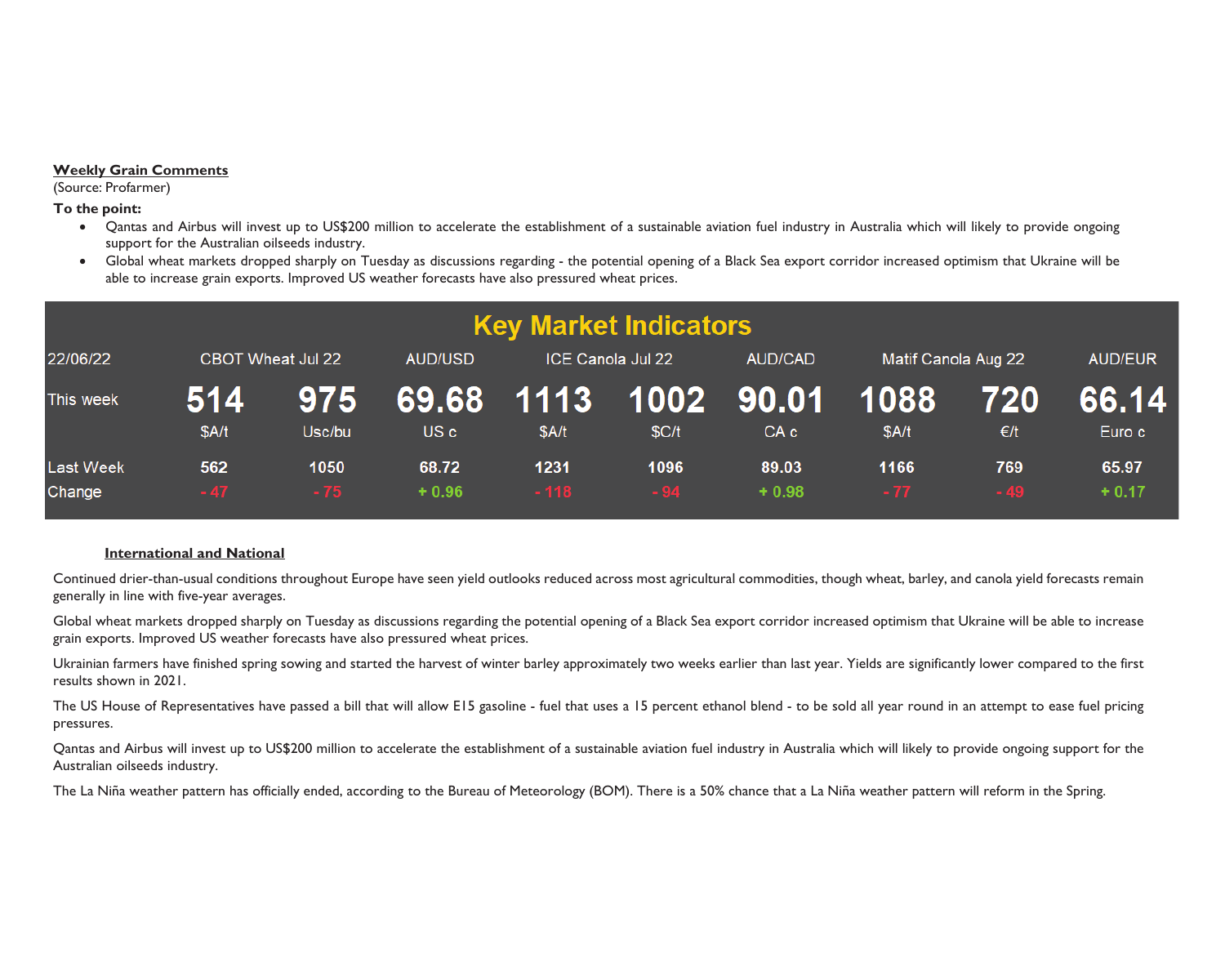## **Wheat**

#### *QLD/Nth NSW*

Old crop wheat prices remain volatile with wider financial markets and softening CBOT values flowing through to local port prices. Export demand being reallocated to Southern ports is taking pressure off nearby Brisbane bids, with nearby high protein requirements now met. Growers continue to slowly clear out storages in preparation for new crop. New crop prices are also softer with international values. Late planting and further delays are adding support to up-country bids with further rhetoric around increased area being held back for summer crop. Growers remain hesitant forward sellers.

## *Sth NSW/VIC/SA*

Wheat values have been under some pressure in the last week particularly domestic focussed feed wheat and track markets where the large traders/exporters have appeared happy to largely withdraw from the market for the time being. Delivered bids into ports have held up better as there continues to be good buying interest in the freight and grain component combined. There has been a slight pickup in new crop market by growers as the rally has stagnated and crop conditions are very good, so some have responded accordingly especially if old season sales are finalised.

#### **Barley**

#### *Sth QLD/Nth NSW*

Local old crop barley prices remain softer with spill over pressure from wheat. Local feed user coverage is now met and are willing to monitor markets before extending commitments into Q3. Improved conditions are also allowing previous logistical constraints to ease. New crop barley prices are influenced by seasonal conditions as final planting delays continue. Growers remain cautious sellers with most awaiting further crop development before committing further.

#### *Sth NSW/VIC/SA*

Barley prices have also been trying to pull back over the last week and have succeeded in some locations, though prices have held up a little better at upcountry sites. The market continues to expect more grain to become available post June 30 but whether this happens or not is yet to be seen. New crop sales have seen similar increased interest to wheat as growers start to make some commitment to the current crop.

#### **Sorghum**

#### *QLD*

Sorghum markets are mostly firm with harvest slowly resuming. Quality and grades are a mixture of SOR1 & 2. Trade in better grades has been quiet, with SOR2 trading at a \$30 discount to SOR1. Another week of dry weather has seen late harvest continue across Southern QLD. Western Downs summer harvest is tidying up the last fields with Central areas still too wet in parts. New crop sorghum area projections are slowly growing as intended winter crop paddocks remain inaccessible.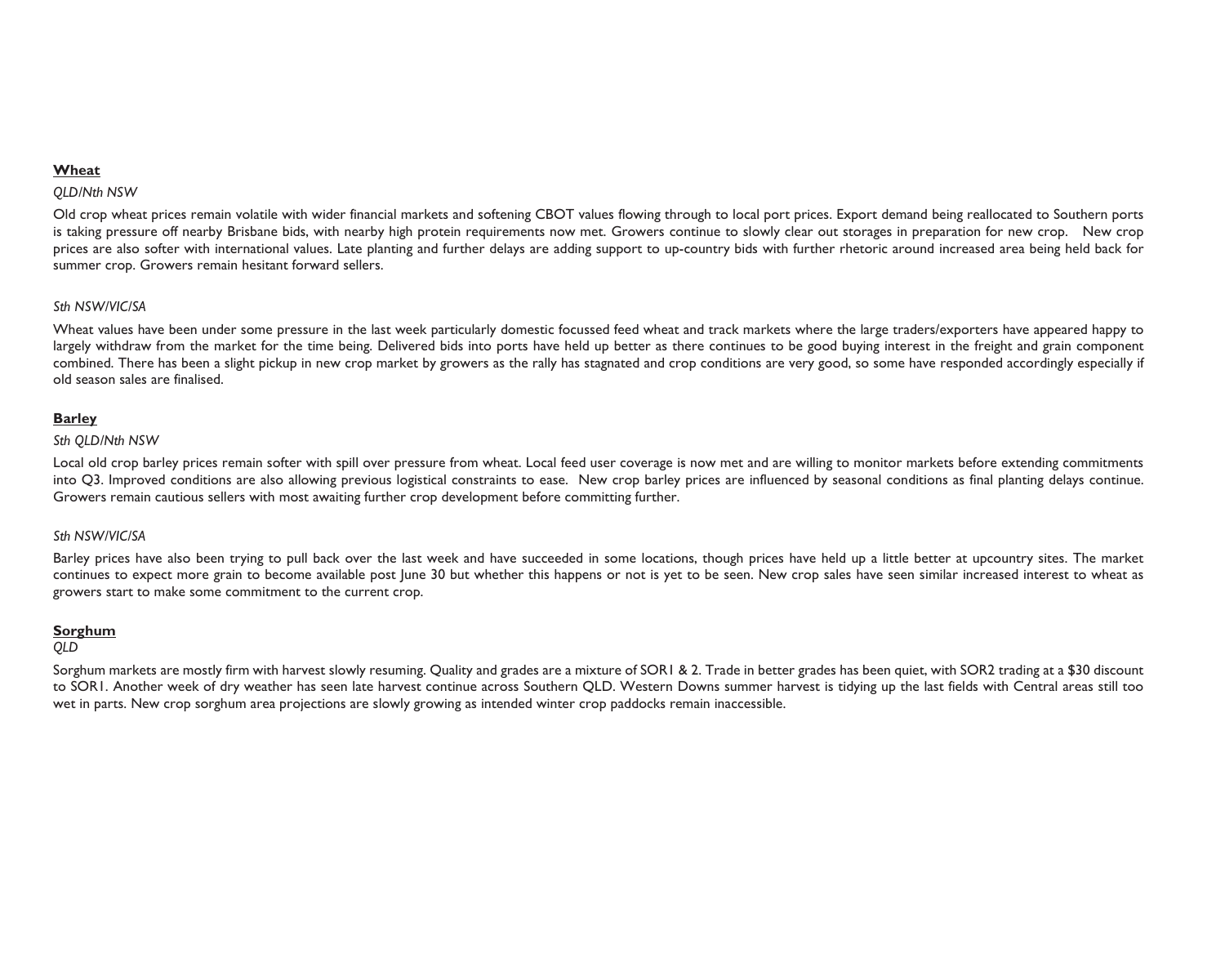



# Average Baconer vs Feed Grain Prices (Eastern Seaboard)



**Data Source Pro Farmer - Produced by APL**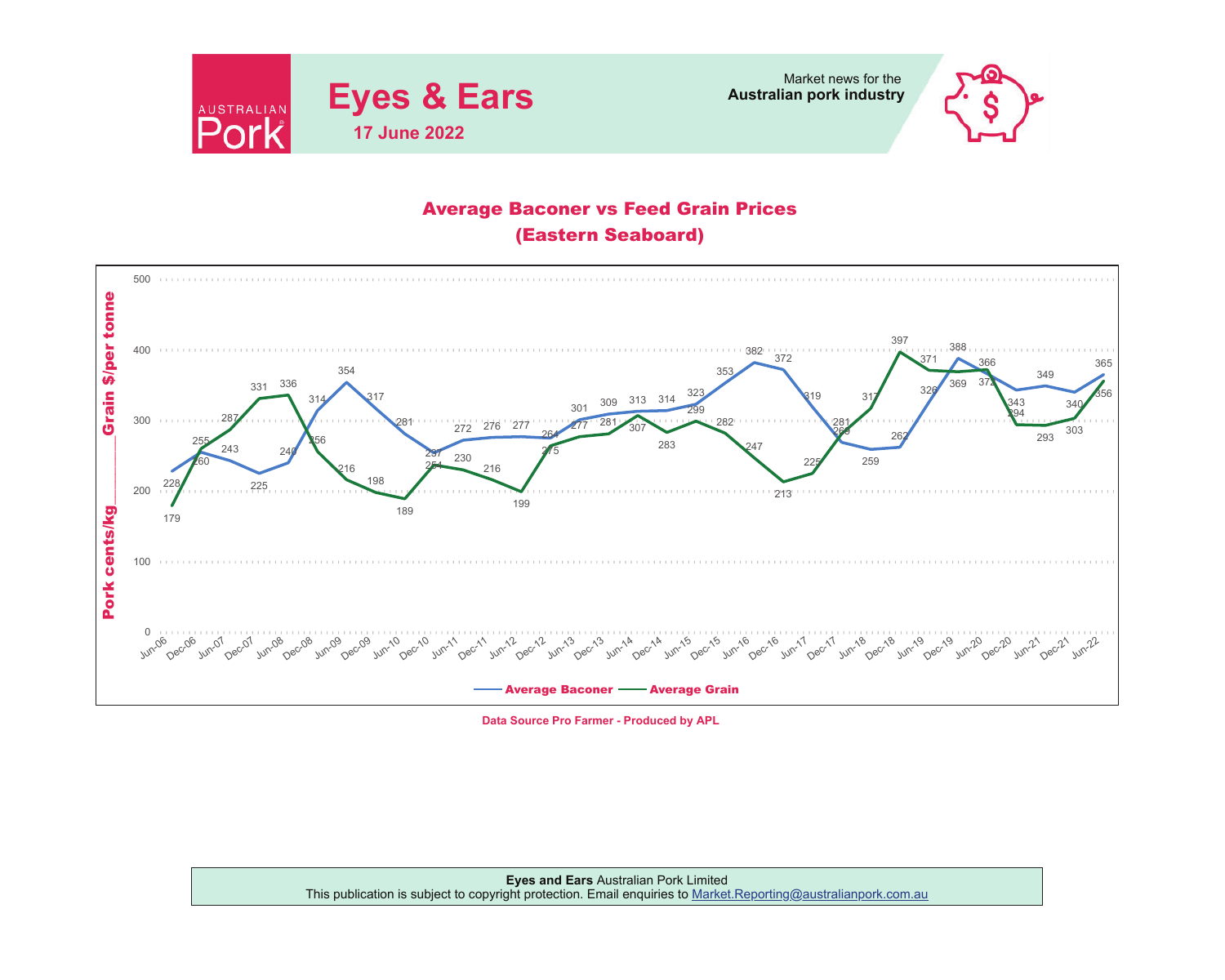



## Weekly Grain Table (Source: ProFarmer)

| <b>Delivered</b>   | <b>Darling Downs</b><br><b>Brisbane</b> |                     |              |                 | <b>Northern NSW</b> |              |     |                   |                        | <b>Newcastle</b> |                    |                 |
|--------------------|-----------------------------------------|---------------------|--------------|-----------------|---------------------|--------------|-----|-------------------|------------------------|------------------|--------------------|-----------------|
|                    | LW                                      | <b>TW</b>           | <b>CH</b>    | LW              | <b>TW</b>           | <b>CH</b>    | LW  | <b>TW</b>         | <b>CH</b>              | LW               | <b>TW</b>          | <b>CH</b>       |
| <b>Feed Wheat</b>  | 475                                     | 460                 | $-15$        | 520             | 520                 | $\mathbf 0$  | 460 | 435               | $-25$                  | 480              | 485                | 5               |
| <b>Feed Barley</b> | 465                                     | 455                 | $-10$        | 418             | 415                 | $-3$         | 400 | 385               | $-15$                  | 400              | 375                | $-25$           |
| Sorghum            | 390                                     | 390                 | $\Omega$     | 430             | 435                 | 5            | 350 | 352               | 2                      | 367              | 368                | 1               |
| Soy meal           | 866                                     | 866                 | 0            | 866             | 866                 | 0            | 886 | 886               | $\mathbf 0$            | 866              | 866                | $\mathbf{0}$    |
| Canola meal        | 635                                     | 645                 | 10           | 640             | 650                 | 10           | 575 | 585               | 10                     | 575              | 585                | 10              |
| Cotton seed        | 970                                     | 905                 | $-65$        | 930             | 865                 | $-65$        | 940 | 875               | $-65$                  | 930              | 865                | $-65$           |
|                    |                                         |                     |              |                 |                     |              |     |                   |                        |                  |                    |                 |
| <b>Delivered</b>   |                                         | <b>Southern NSW</b> |              |                 | <b>Port Kembla</b>  |              |     |                   | <b>Goulburn Valley</b> |                  | <b>Central VIC</b> |                 |
|                    | LW                                      | <b>TW</b>           | <b>CH</b>    | LW              | <b>TW</b>           | <b>CH</b>    | LW  | <b>TW</b>         | <b>CH</b>              | LW               | <b>TW</b>          | <b>CH</b>       |
| <b>Feed Wheat</b>  | 407                                     | 377                 | $-30$        | 413             | 394                 | $-19$        | 455 | 440               | $-15$                  | 410              | 465                | 55              |
| <b>Feed Barley</b> | 382                                     | 361                 | $-21$        | 362             | 363                 | $\mathbf{1}$ | 435 | 425               | $-10$                  | 388              | 420                | 32 <sup>°</sup> |
| Soy meal           | 901                                     | 901                 | 0            | 896             | 896                 | 0            | 896 | 896               | 0                      | 886              | 886                | 0               |
| Canola meal        | 590                                     | 590                 | 0            | 615             | 615                 | 0            | 600 | 600               | $\mathbf{0}$           | 615              | 615                | 0               |
| Triticale          | 360                                     | 365                 | 5            | 360             | 365                 | 5            | 440 | 440               | $\Omega$               | 440              | 440                | 0               |
|                    |                                         |                     |              |                 |                     |              |     |                   |                        |                  |                    |                 |
| <b>Delivered</b>   |                                         | Geelong             |              | <b>Adelaide</b> |                     |              |     | <b>Freemantle</b> |                        |                  |                    |                 |
|                    | LW                                      | <b>TW</b>           | <b>CH</b>    | LW              | <b>TW</b>           | <b>CH</b>    | LW  | <b>TW</b>         | <b>CH</b>              |                  |                    |                 |
| <b>Feed Wheat</b>  | 482                                     | 460                 | $-22$        | 520             | 485                 | $-35$        | 425 | 400               | $-25$                  |                  |                    |                 |
| <b>Feed Barley</b> | 431                                     | 420                 | $-11$        | 425             | 430                 | 5            | 400 | 385               | $-15$                  |                  |                    |                 |
| Soy meal           | 866                                     | 866                 | 0            | 886             | 886                 | 0            | 0   | 0                 | 0                      |                  |                    |                 |
| Canola meal        | 600                                     | 600                 | $\mathbf{0}$ | 645             | 645                 | 0            | 610 | 610               | 0                      |                  |                    |                 |
| <b>Feed Oats</b>   | 380                                     | 380                 | 0            | 390             | 405                 | 15           | 280 | 280               | 0                      |                  |                    |                 |
|                    |                                         |                     |              |                 |                     |              |     |                   |                        |                  |                    |                 |

DD = Darling Downs Bris = Brisbane Nth NSW = Northern New South Wales New = Newcastle Sth NSW = Southern New South Wales Pt K = Port Kembla GV Goulburn Valley Central Vic = Central Victoria Geel = Geelong Adel = Adelaide Freo = Fremantle. LW = Last week TW = This week CH= Change N/Q = No Quote Due to the volatility of the grain market, caution must be used when valuing data.